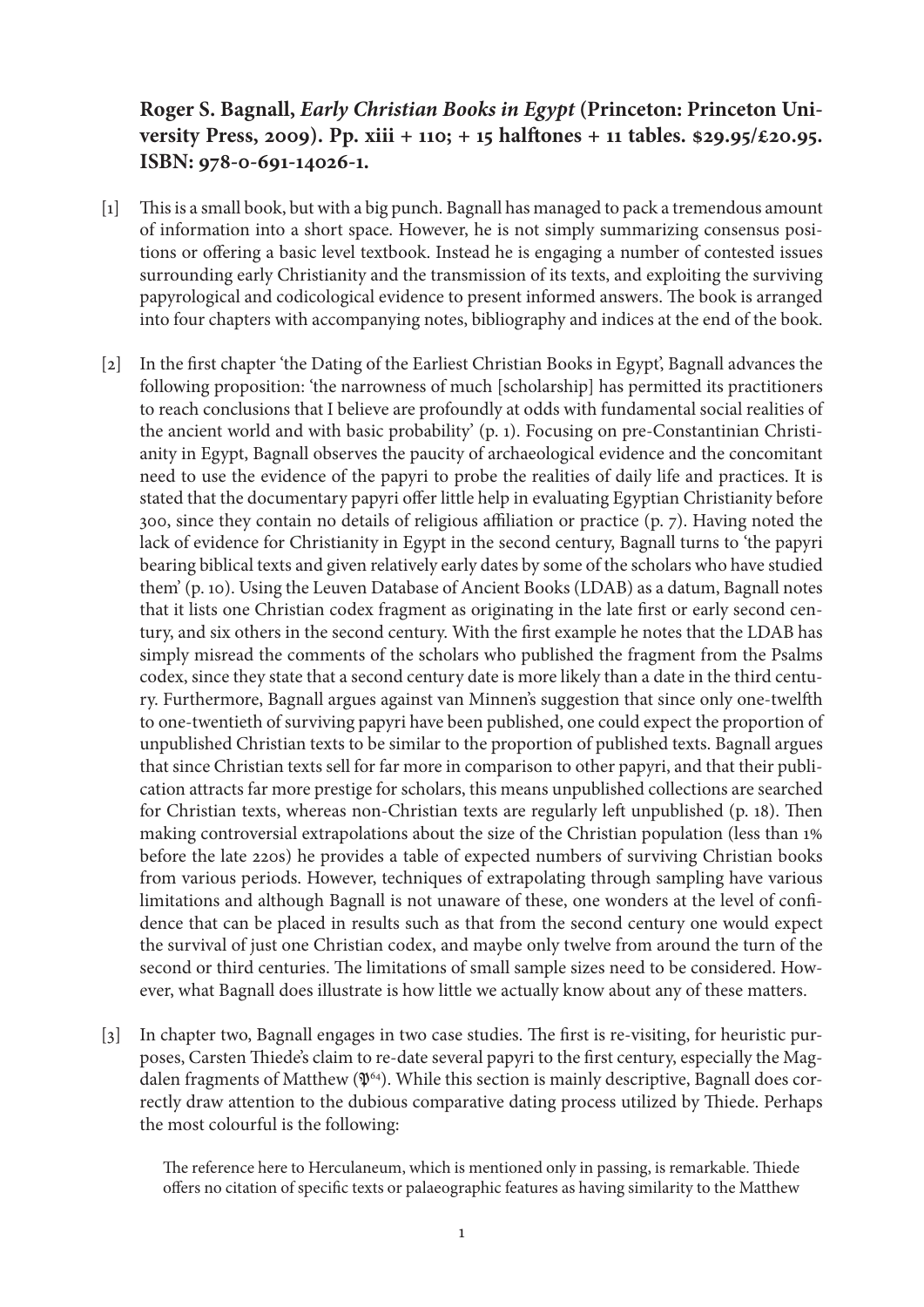codex – this is all just a drive-by shooting, in effect, invoking the single most famous closed archaeological context with a precise date. (pp. 31-32)

In many ways, Thiede's work is a 'soft target', but Bagnall uses it to illustrate his claim that such datings are not objective inquiries, but are suffused with heavy agendas. The second case study interacts with Nikolaos Gonis' dating of three fragments of the *Shepherd of Hermas* in volume 69 of the *Oxyrhynchus Papyri*. It is noted that Gonis, albeit tentatively, uses his early dating of the fragments of P.Oxy. 4706 to suggest that, contrary to the theory that sections of the *Shepherd* circulated independently, the fact that this manuscript attests the unified form of the Visions and Mandates at an early date speaks against separation theories. Again, Bagnall sees dating issues driven, at least partially, by wider theories.

- [4] Chapter three investigates the issue of 'The Economics of Book Production' (pp. 50-69). Here the cost of books is quantified through the citation of extant references to the cost of codices of various sizes. Here various factors are taken into account, such as the quality of copying, and the costs of various components in the book production process—labour, materials and so on. The implications of these costs would have been a little clearer if readers were given some indication of the relative cost of codices in comparison to either some level of weekly pay, or the cost of other commodities. However at the end of the chapter he does conclude that 'we have here at least the beginnings of a hypothesis about how a body of Greek-reading, educated, well-to-do, book-owning Christians could have come into being and how the leadership of the church might already in the first half of the third century have been interested in developing a form of Egyptian that would serve the need of their religion' (p. 69).
- [5] Bagnall's last controversial claim, in his final chapter, is that contrary to widespread scholarly claims Christians were not distinctive in their preference for the codex format. The transition from roll to codex is acknowledged to be 'one of the major technological changes of the Roman world' (p. 71). However, by the end of the chapter the ground seems to have shifted in the light of the raw data. Bagnall is correct that the origin of the codex remains unclear (p. 90), but he sees the early adoption of codex technology in Egypt as a distinctive Christian practice.

This pattern of adoption throws into higher relief the early Christian adoption of the codex for scripture. Even if, as I have argued in earlier chapters, some of the dates proposed for Christian biblical papyrus manuscripts are too early, there is no doubt at all that the church routinely and uniformly used the codex for scripture in the period from the end of the second to the beginning of the third century, when it becomes visible as an institutional presence in Egypt. That is a century before society at large seems to have reached even the point of moderately widespread use of the codex, and it highlights the distinctiveness and specificity of Christian practice (pp. 88-89).

In many ways, this is far from being a controversial or challenging finding. Instead it appears to reflect accurately the current scholarly consensus.

[6] Ultimately Bagnall makes two important claims in this book that require consideration. First, there has been a tendency to date Christian papyri too early. And, secondly, there is little evidence for the emergence or visibility of Christianity in Egypt before the end of the second century. Both of these points deserve close reflection. It is surprising that Bagnall did not attack the early dating of  $\mathfrak{P}^{52}$  more severely, especially given the fact that it was dated in relation to P.Egerton 2. The publication of P.Köln 255, which is a continuation of one of the pages of